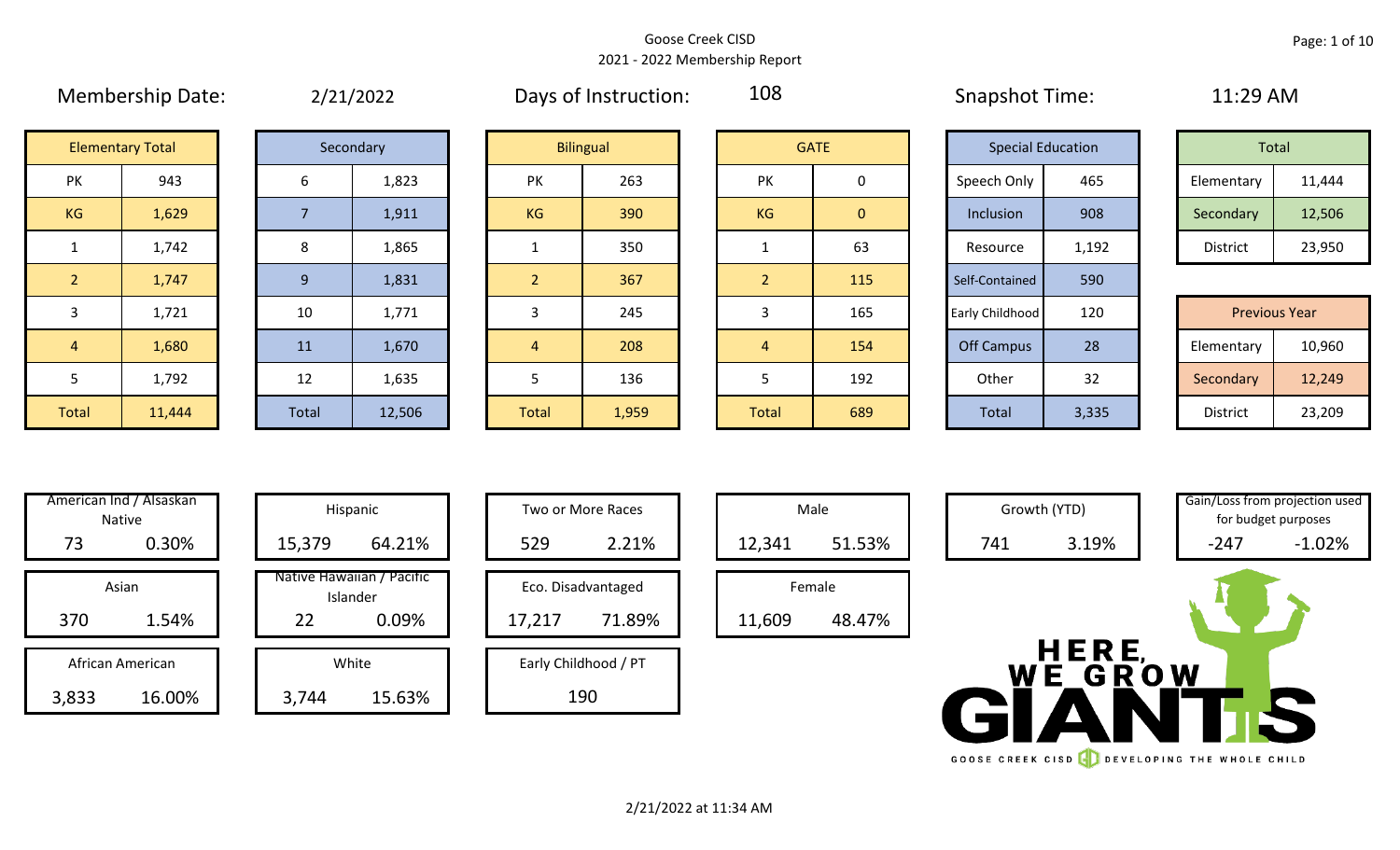#### Goose Creek CISD 2021 - 2022 Membership Report - Elementary

| Date            | 2/21/2022              | PK             |                |       | KG             |                |                |                |                |       |                |                |              |                | Δ              |              |       | 5              |              |       | Campus Totals | Early    | Spec. | Total | $20 - 21$ | $21-22$    | Capacity |
|-----------------|------------------------|----------------|----------------|-------|----------------|----------------|----------------|----------------|----------------|-------|----------------|----------------|--------------|----------------|----------------|--------------|-------|----------------|--------------|-------|---------------|----------|-------|-------|-----------|------------|----------|
|                 |                        | GenEd          | <b>BilEd</b>   | GenEd | <b>BilEd</b>   | GenEd BilEd    |                | GenEd          | <b>BilEd</b>   | Total | GenEd          | <b>BilEd</b>   | <b>Total</b> | GenEd          | <b>BilEd</b>   | <b>Total</b> | GenEd | <b>BilEd</b>   | <b>Total</b> | GenEd | <b>BilEd</b>  | Child    | Prog  |       |           | Projection |          |
| $\circ$         | Teachers               | 2              | 1              | 4     | $\mathfrak z$  | 4              | $\overline{2}$ | Δ              | 1              | 5     | 4              | 2              | 6            | 5              | -1             | 6            | 4     | 1              | 5            | 27    | 10            |          |       |       |           |            |          |
| Alam            | Students               | 42             | 22             | 71    | 46             | 78             | 28             | 85             | 20             | 105   | 88             | 22             | 110          | 101            | 26             | 127          | 91    | 26             | 117          | 556   | 190           | 0        | 69    | 815   | 750       | 703        | 850      |
|                 | <b>Available Seats</b> | $\overline{2}$ | $\Omega$       | 17    | $-2$           | 10             | 16             | 3              | $\overline{2}$ | 5     | $\mathbf 0$    | 22             | 22           | 9              | $-4$           | 5            | 9     | $-1$           | 8            |       |               |          |       |       |           |            |          |
|                 | Teachers               | $\overline{2}$ | 2              | 3     | 1              | 3              | $\mathbf{1}$   | 3              | $\overline{2}$ | 5     | 3              | $\overline{2}$ | 5            | 3              | 2              | 5            | 3     | $\overline{2}$ | 5.           | 20    | 12            |          |       |       |           |            |          |
| Ashbel<br>Smith | Students               | 30             | 32             | 60    | 22             | 60             | 24             | 64             | 27             | 91    | 63             | 25             | 88           | 61             | 31             | 92           | 70    | 25             | 95           | 408   |               | 0        | 29    | 623   | 629       | 606        | 924      |
|                 | <b>Available Seats</b> | 14             | 12             | 6     | 0              | 6              | $-2$           | $\overline{2}$ | 17             | 19    | $\overline{3}$ | 19             | 22           | 5              | 13             | 18           | 5     | 25             | 30           |       | 186           |          |       |       |           |            |          |
|                 | Teachers               | 3              | 2              | 4     | $\overline{2}$ | 4              | $\overline{2}$ | 4              | $\overline{2}$ | 6     | 4              | 1              | 5            | 4              | 2              | 6            | 4     | $\overline{2}$ | 6            | 27    | 13            |          |       |       |           |            |          |
| Austin          | Students               | 48             | 30             | 74    | 36             | 78             | 41             | 96             | 31             | 127   | 85             | 31             | 116          | 74             | 39             | 113          | 106   | 36             | 142          | 561   |               | 0        | 18    | 823   | 730       | 713        | 814      |
|                 | <b>Available Seats</b> | 18             | 14             | 14    | 8              | 10             | $\mathbf{3}$   | -8             | 13             | 5     | 3              | -9             | -6           | 14             | 5              | 19           | -6    | 14             | 8            |       | 244           |          |       |       |           |            |          |
|                 | Teachers               | $\overline{3}$ | 1              | 5     | 1              | 6              | 1              | 6              | $\overline{2}$ | 8     | 5              | 1              | 6            | 4              | 1              | 5            | 5     | 1              | 6            | 34    | 8             |          |       |       |           |            |          |
| <b>Banuelos</b> | Students               | 61             | 17             | 116   | 20             | 125            | 24             | 121            | 35             | 156   | 116            | 21             | 137          | 98             | 23             | 121          | 127   | 22             | 149          |       |               | $\Omega$ | 16    | 942   | 824       | 856        | 850      |
|                 | <b>Available Seats</b> | 5              | 5              | -6    | $\overline{2}$ | 7              | $-2$           | 11             | 9              | 20    | $-6$           | 1              | -5           | $-10$          | $-1$           | $-11$        | $-2$  | $\overline{3}$ |              | 764   | 162           |          |       |       |           |            |          |
|                 | Teachers               | 3              | $\overline{2}$ | 4     |                | 4              | $\mathbf{1}$   | 5              | $\mathbf{1}$   | 6     | 4              |                | 5            | 4              | $\overline{2}$ | 6            | 4     | $\mathbf{1}$   | 5            | 28    | 9             |          |       |       |           |            |          |
| Bowie           | Students               | 51             | 20             | 70    | 14             | 86             | 18             | 84             | 21             | 105   | 75             | 23             | 98           | 75             | 26             | 101          | 100   | 19             | 119          |       |               | 2        | 40    | 724   | 740       | 705        | 880      |
|                 | <b>Available Seats</b> | 15             | 24             | 18    | 8              | $\overline{2}$ | 4              | 26             | 1              | 27    | 13             | -1             | 12           | 13             | 18             | 31           | 0     | 6              | 6            | 541   | 141           |          |       |       |           |            |          |
|                 | <b>Teachers</b>        | 3              | $\mathbf{1}$   | 3     | $\overline{2}$ | 3              | $\overline{2}$ | 4              | $\overline{2}$ | 6     | $\overline{a}$ | $\overline{2}$ | 6            | 4              | 1              | 5            | 3     | $\mathbf{1}$   | 4            | 24    | 11            |          |       |       |           |            |          |
| Carver          | Students               | 53             | 15             | 52    | 33             | 61             | 35             | 67             | 44             | 111   | 76             | 24             | 100          | 69             | 20             | 89           | 63    | 20             | 83           |       |               | O        | 28    | 660   | 650       | 645        | 836      |
|                 | <b>Available Seats</b> | 13             | 7              | 14    | 11             | 5              | 9              | 21             | $\mathbf 0$    | 21    | 12             | 20             | 32           | 19             | $\overline{2}$ | 21           | 12    | 5              | 17           | 441   | 191           |          |       |       |           |            |          |
|                 | Teachers               | $\overline{2}$ | 0              | 5     | 0              | 6              | 0              | 6              | 0              | 6     | 6              | 0              | 6            | 5              | 0              | 5            | 6     | 0              | 6            | 36    | 0             |          |       |       |           |            |          |
| Clark           | Students               | 33             | Ω              | 119   | 0              | 114            | 0              | 122            | 0              | 122   | 113            | 0              | 113          | 96             | 0              | 96           | 126   | 0              | 126          |       |               | 3        | 43    | 769   | 746       | 731        | 850      |
|                 | <b>Available Seats</b> | 11             | 0              | -9    | 0              | 18             | 0              | 10             | $\mathbf 0$    | 10    | 19             | 0              | 19           | 14             | 0              | 14           | 24    | $\mathbf 0$    | 24           | 723   | $\mathbf 0$   |          |       |       |           |            |          |
|                 | Teachers               | $\overline{2}$ | $\mathbf{1}$   | 4     | $\overline{2}$ | 5              | $2^{\circ}$    | 4              | $\mathbf{1}$   | 5     | 5              | 1              | 6            | $\overline{4}$ | $\mathbf{1}$   | 5            | 3     | $\mathbf{1}$   | 4            | 27    | 9             |          |       |       |           |            |          |
| Crockett        | Students               | 33             | 21             | 66    | 29             | 92             | 40             | 72             | 19             | 91    | 86             | 28             | 114          | 87             | 10             | 97           | 70    | 27             | 97           |       |               | 5        | 9     | 694   | 693       | 689        | 638      |
|                 | <b>Available Seats</b> | 11             | 1              | 22    | 15             | 18             | $\overline{4}$ | 16             | $\mathbf{3}$   | 19    | 24             | $-6$           | 18           | 1              | 12             | 13           | 5     | $-2$           | 3            | 506   | 174           |          |       |       |           |            |          |
|                 | Teachers               | 3              | 0              | 4     | 1              | 4              | $\mathbf{1}$   | 4              | $\mathbf{1}$   | 5     | 4              | 1              | 5            | 3              | $\overline{2}$ | 5.           | 4     | 1              | 5.           | 26    | 7             |          |       |       |           |            |          |
| <b>DeZavala</b> | Students               | 63             | 0              | 69    | 17             | 85             | 12             | 83             | 19             | 102   | 85             | 13             | 98           | 84             | 22             | 106          | 94    | 18             | 112          |       |               | 2        | 8     | 674   | 639       | 631        | 924      |
|                 | Available Seats        | 3              |                | 19    | 5              | 3              | 10             | 5              | 3              | 8     | 3              | q              | 12           | $-18$          | 22             | 4            | 6     | $\overline{7}$ | 13           | 563   | 101           |          |       |       |           |            |          |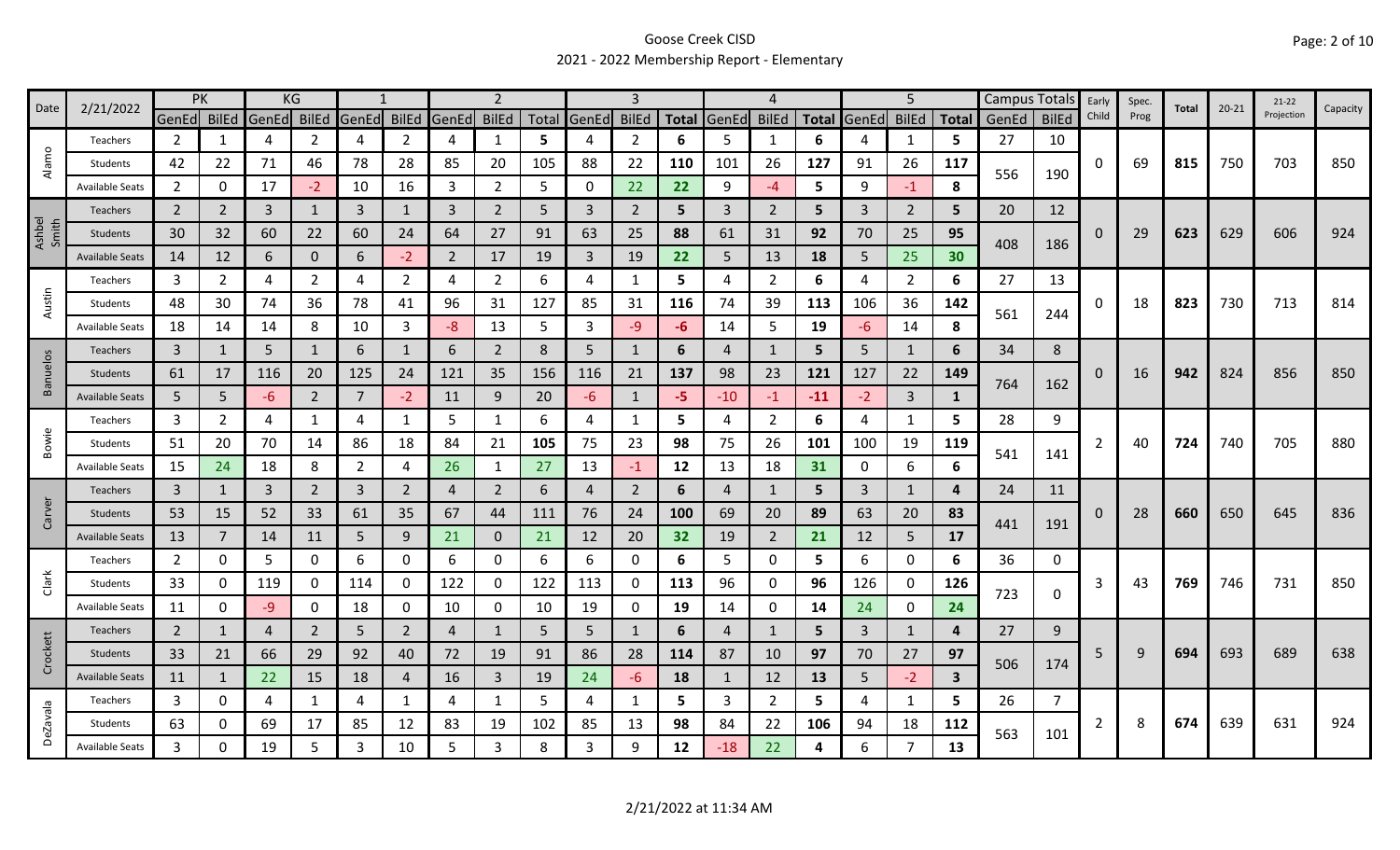# Goose Creek CISD 2021 - 2022 Membership Report - Elementary

|                    |                        | PK             |                |                | KG             |                |                |                         | 2              |                |                   |                |              |                |                |              |                | 5              |              | Campus Totals |                | Early          | Spec.    |               | $20 - 21$ | $21 - 22$  |          |
|--------------------|------------------------|----------------|----------------|----------------|----------------|----------------|----------------|-------------------------|----------------|----------------|-------------------|----------------|--------------|----------------|----------------|--------------|----------------|----------------|--------------|---------------|----------------|----------------|----------|---------------|-----------|------------|----------|
| Date               | 2/21/2022              | GenEd          | <b>BilEd</b>   | GenEd          | <b>BilEd</b>   |                |                | GenEd BilEd GenEd BilEd |                |                | Total GenEd BilEd |                | <b>Total</b> | GenEd          | BilEd          | <b>Total</b> | GenEd          | <b>BilEd</b>   | <b>Total</b> | GenEd         | <b>BilEd</b>   | Child          | Prog     | Total         |           | Projection | Capacity |
|                    | <b>Teachers</b>        | $\overline{2}$ |                | 4              |                | 4              | 2              | 4                       | $\overline{2}$ | 6              | $\overline{4}$    |                | 5.           | 3              | 1              | 4            | 4              | $\mathbf{1}$   | 5            | 25            | 10             |                |          |               |           |            |          |
| Harlem             | Students               | 41             | 21             | 64             | 39             | 67             | 40             | 71                      | 42             | 113            | 70                | 22             | 92           | 56             | 20             | 76           | 88             | 23             | 111          | 457           | 207            | $\overline{2}$ | 48       | 714           | 719       | 679        | 814      |
|                    | <b>Available Seats</b> | $\overline{3}$ |                | 24             |                | 21             |                | 17                      | $\overline{2}$ | 19             | 18                | 0              | 18           | 10             | 2              | 12           | 12             | $\overline{2}$ | 14           |               |                |                |          |               |           |            |          |
|                    | <b>Teachers</b>        |                |                |                |                |                |                | 7                       | 2              | 9              | $\overline{7}$    | $\overline{2}$ | 9            |                | 2              | 9            | 7              | 2              | 9            | 28            | 8              |                |          |               |           |            |          |
| Highlands El       | Students               |                |                |                |                |                |                | 132                     | 39             | 171            | 130               | 39             | 169          | 151            | 43             | 194          | 145            | 39             | 184          | 558           | 160            | 0              | 16       | 734           | 761       | 729        | 814      |
|                    | <b>Available Seats</b> |                |                |                |                |                |                | 22                      | 5              | 27             | 24                | 5              | 29           |                |                |              | 30             | 11             | 41           |               |                |                |          |               |           |            |          |
|                    | <b>Teachers</b>        | 4              | $\overline{2}$ | 6              | $\overline{2}$ | $\overline{7}$ | $\overline{2}$ |                         |                |                |                   |                |              |                |                |              |                |                |              | 17            | 6              |                |          |               |           |            |          |
| Hopper             | Students               | 69             | 30             | 126            | 42             | 141            | 35             |                         |                |                |                   |                |              |                |                |              |                |                |              |               |                | 3              | 18       | 464           | 446       | 441        | 462      |
|                    | <b>Available Seats</b> | 19             | 14             | 6              | 2              | 13             | 9              |                         |                |                |                   |                |              |                |                |              |                |                |              | 336           | 107            |                |          |               |           |            |          |
|                    | Teachers               | 2              | -1             | 4              |                | 3              | 2              | 3                       | $\overline{2}$ | 5              | 4                 |                | 5            | 3              | 2              | 5            | 4              | $\mathbf{1}$   | 5            | 23            | 11             |                |          |               |           |            |          |
| Lamar              | Students               | 35             | 15             | 62             | 29             | 45             | 26             | 58                      | 29             | 87             | 72                | 25             | 97           | 60             | 33             | 93           | 59             | 29             | 88           |               |                | 0              | 19       | 596           | 619       | 620        | 858      |
|                    | <b>Available Seats</b> | 9              | 7              | 26             | 15             | 21             | 18             | 8                       | 15             | 23             | 16                | $-3$           | 13           | 6              | 11             | 17           | 41             | $-4$           | 37           | 391           | 186            |                |          |               |           |            |          |
|                    | Teachers               | $\mathbf{1}$   |                | $\overline{2}$ |                | $\overline{2}$ |                | $\overline{2}$          | $\mathbf{1}$   | $\overline{3}$ | $\overline{2}$    | 2              | 4            | $\overline{2}$ | $\overline{2}$ | 4            | $\overline{2}$ | $\mathbf{1}$   | 3            | 13            | 9              |                |          |               |           |            |          |
| Jacinto            | Students               | 20             | 16             | 48             | 22             | 55             | 15             | 50                      | 13             | 63             | 40                | 18             | 58           | 53             | 17             | 70           | 38             | 26             | 64           |               |                | $\Omega$       | $\Omega$ | 431           | 394       | 390        | 528      |
| San                | <b>Available Seats</b> | $\overline{2}$ | 6              | $-4$           | 0              | $-11$          | $\overline{7}$ | -6                      | 9              | $\overline{3}$ | $\overline{4}$    | 26             | 30           | -9             | 27             | 18           | 12             | $-1$           | 11           | 304           | 127            |                |          |               |           |            |          |
|                    | Teachers               | 3.0            | 1              | 5              |                | 6              |                | 6                       | 1              |                | 6                 |                | 7            | 5.             | 1              | 6            | 5              | -1             | 6            | 36            | $\overline{7}$ |                |          |               |           |            |          |
| Travis             | Students               | 62             | 16             | 110            | 21             | 135            | 20             | 130                     | 16             | 146            | 132               | 22             | 154          | 103            | 26             | 129          | 103            | 26             | 129          |               |                | 0              | 23       | 945           | 879       | 873        | 880      |
|                    | Available Seats        | 4              | 6              | 0              |                | $-3$           | $\overline{2}$ | $\overline{2}$          | 6              | 8              | 0                 | 0              | 0            |                | -4             | 3            | 22             | $-1$           | 21           | 775           | 147            |                |          |               |           |            |          |
|                    | Teachers               | $\overline{2}$ |                | 5              |                | 5              |                | 4                       |                | -5             | 5                 |                | 6            | 5.             |                | 6            | 4              |                | 5            | 30            | $\overline{7}$ |                |          |               |           |            |          |
| Victoria<br>Walker | Students               | 38             | 8              | 88             | 16             | 108            | 15             | 93                      | 18             | 111            | 92                | 24             | 116          | 100            | 23             | 123          | 109            | 15             | 124          |               |                | 50             | 32       | 829           | 741       | 715        | 924      |
|                    | <b>Available Seats</b> | 6              | 14             | 22             | 6              | $\overline{2}$ |                | -5                      | 4              | -1             | 18                | -2             | 16           | 10             | -1             | 9            | -9             | 10             | 1            | 628           | 119            |                |          |               |           |            |          |
|                    | Teachers               | 37             | 17             | 62             | 21             | 66             | 21             | 66                      | 21             | 87             | 67                | 19             | 86           | 61             | 21             | 82           | 62             | 17             | 79           | 421           | 137            |                |          |               |           |            |          |
| Total              | Students               | 679            | 263            | 1195           | 386            | 1330           | 373            | 1328                    | 373            | 1701           | 1323              | 337            | 1660         | 1268           | 359            | 1627         | 1389           | 351            | 1740         | 8,512         | 2442           | 67             | 416      | 11,437 10,960 |           | 10,726     | 12,846   |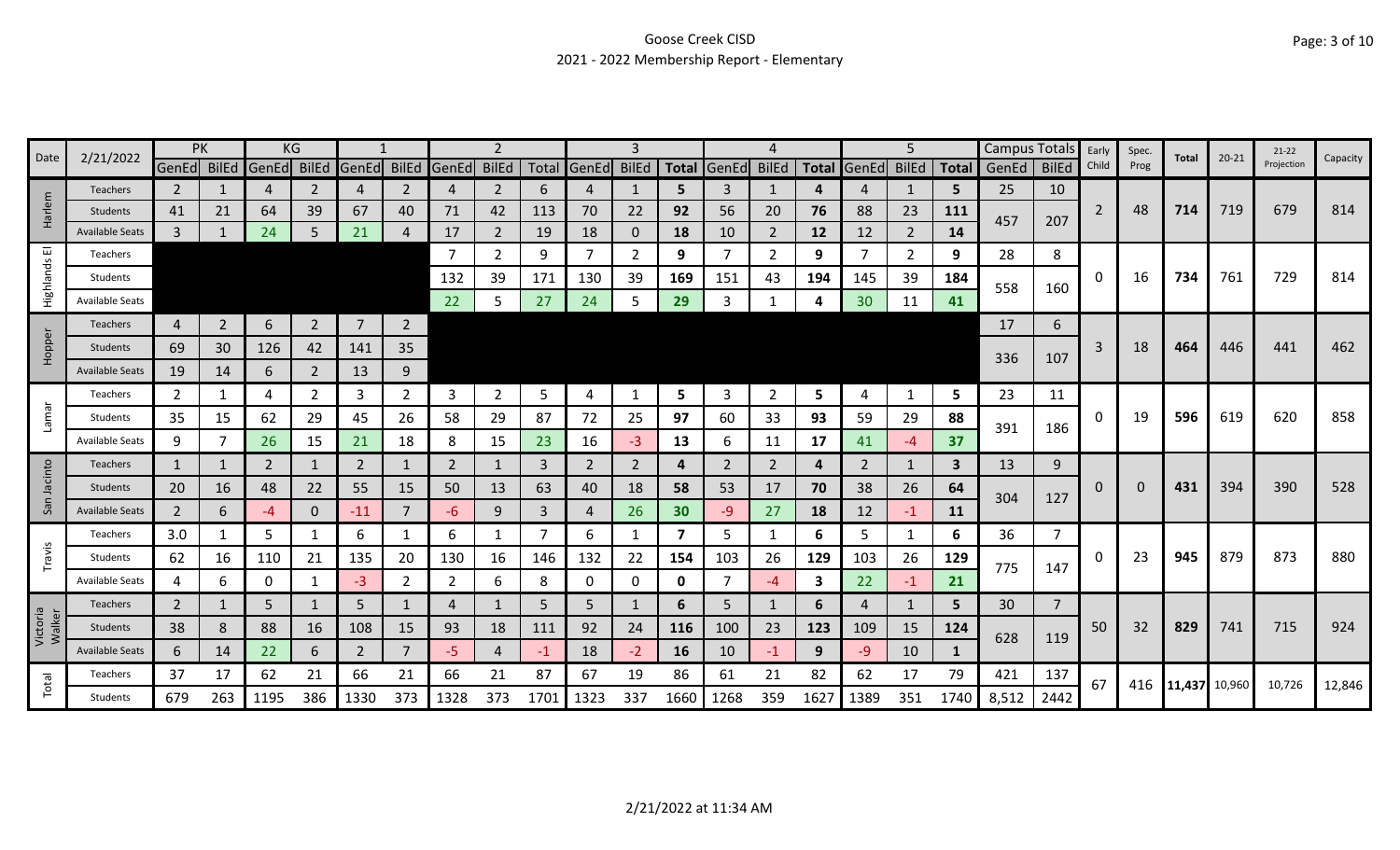Goose Creek CISD 2021 - 2022 Membership Report - Secondary

| <b>Campus</b> | 6         | $\overline{\mathbf{z}}$ | 8           | 9           | 10             | 11    | 12    |                   |      | <b>Campus Totals</b> |                                       |          |
|---------------|-----------|-------------------------|-------------|-------------|----------------|-------|-------|-------------------|------|----------------------|---------------------------------------|----------|
|               |           |                         |             |             |                |       |       | <b>Enrollment</b> |      |                      | Core Ratio   20-21   21-22 Projection | Capacity |
| <b>BJS</b>    | 244       | 278                     | 263         |             |                |       |       | 785               | 19.1 | 1,015                | 832                                   | 958      |
| CBJ           | 307       | 308                     | 334         |             |                |       |       | 949               | 22.1 | 1,044                | 989                                   | 1,198    |
| GJS           | 326       | 320                     | 319         |             |                |       |       | 965               | 22.4 | 1,176                | 976                                   | 1,164    |
| HMJ           | 285       | 300                     | 294         |             |                |       |       | 879               | 19.1 | 986                  | 962                                   | 1,176    |
| <b>HJS</b>    | 340       | 346                     | 318         |             |                |       |       | 1,004             | 20.9 | 1,269                | 1,118                                 | 1,272    |
| <b>EFGJS</b>  | 303       | 346                     | 318         |             |                |       |       | 967               | 26.1 | $\overline{0}$       | 889                                   | 1,176    |
| REL           |           |                         |             | 454         | 484            | 440   | 423   | 1,801             | 24.7 | 1,760                | 1,893                                 | 1,968    |
| <b>RSS</b>    |           |                         |             | 531         | 499            | 489   | 459   | 1,978             | 25.0 | 1,967                | 2,046                                 | 2,554    |
| GCM           |           |                         |             | 534         | 565            | 514   | 480   | 2,093             | 25.2 | 2,104                | 2,137                                 | 2,536    |
| PHC           | $\pmb{0}$ | $\mathbf 0$             | $\mathbf 0$ | $\mathbf 0$ | $\overline{5}$ | 42    | 129   | 176               | 10.4 | 188                  | 35                                    |          |
| Impact        |           |                         |             | 119         | 104            | 95    | 78    | 396               | 23.3 | 390                  | 400                                   |          |
| Point         | 15        | 12                      | 17          | $20\,$      | 20             | 12    | 12    | 108               | 10.3 | 51                   | 40                                    |          |
| <b>SCTHS</b>  |           |                         |             | 172         | 91             | 75    | 52    | 390               | 22.9 | 299                  | 325                                   |          |
| Total         | 1,820     | 1,910                   | 1,863       | 1,830       | 1,768          | 1,667 | 1,633 | 12,491            |      | 12,249               | 11,753                                |          |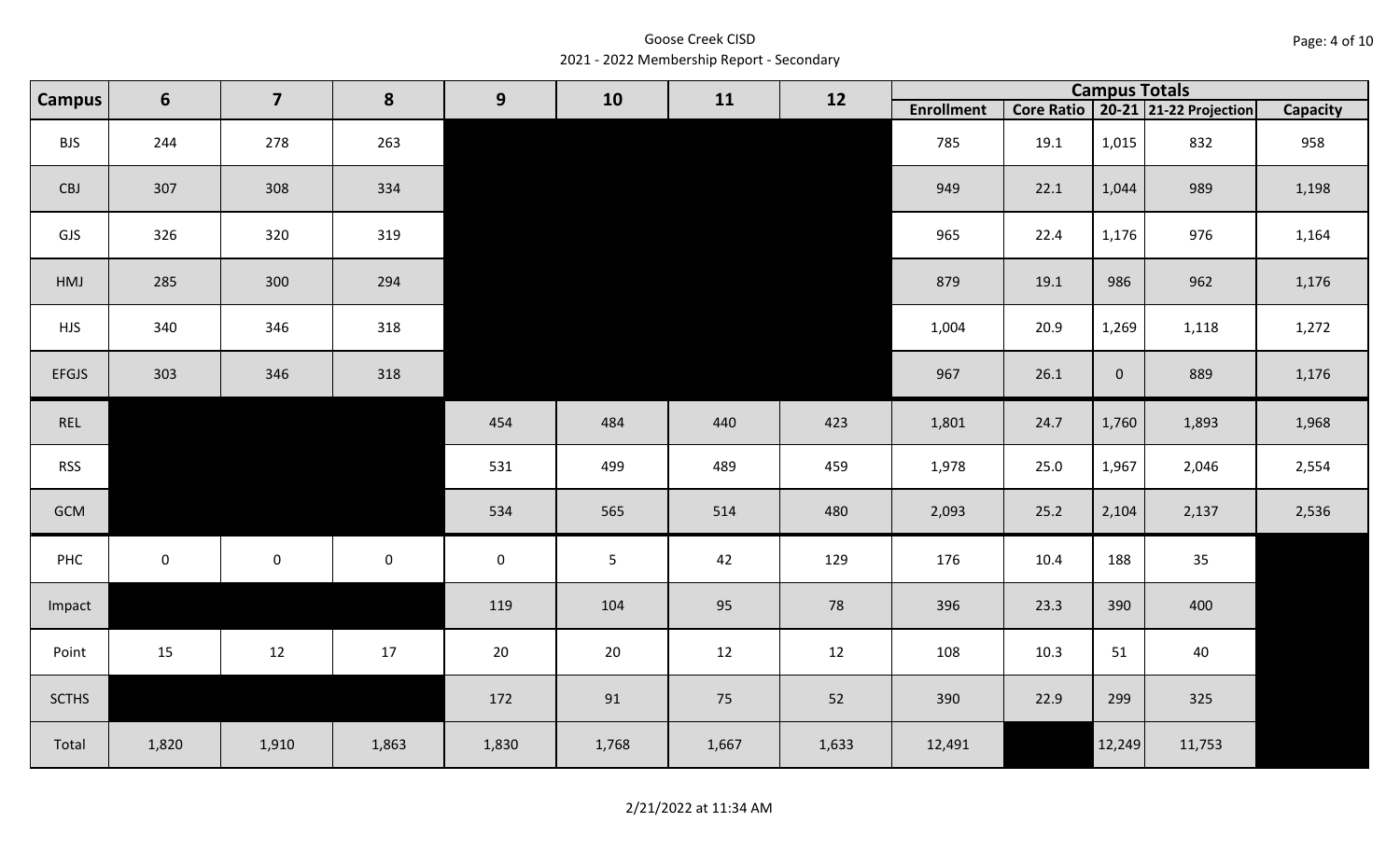# 2021 - 2022 Membership Report Early Childhood Report

|                     | Total            | No Code        | Speech Only             | Mainstream       | Self-Cont<br>50-60% | Self-Cont<br>$>60\%$ | <b>EC SpEd Program</b> | Homebound      |  |
|---------------------|------------------|----------------|-------------------------|------------------|---------------------|----------------------|------------------------|----------------|--|
| Alamo               | $\mathbf 0$      | $\pmb{0}$      | $\mathbf 0$             | $\mathbf 0$      | $\mathbf{0}$        | $\mathbf 0$          | $\mathbf 0$            | $\overline{0}$ |  |
| Ashbel Smith        | 11               | $\mathbf{1}$   | $\mathsf 0$             | $\boldsymbol{0}$ | $\mathbf 0$         | $\mathsf 0$          | 10                     | $\mathbf 0$    |  |
| Austin              | $\pmb{0}$        | $\pmb{0}$      | $\pmb{0}$               | $\pmb{0}$        | $\pmb{0}$           | $\pmb{0}$            | $\mathbf 0$            | $\mathbf 0$    |  |
| Banuelos            | $\bf 8$          | $\pmb{0}$      | $\mathsf{O}\xspace$     | $\mathbf 0$      | $\pmb{0}$           | $\mathbf{1}$         | $\overline{7}$         | $\mathbf 0$    |  |
| Bowie               | 24               | $\mathbf 1$    | $\overline{2}$          | $\pmb{0}$        | $\pmb{0}$           | $\mathbf 0$          | 21                     | $\mathbf 0$    |  |
| Carver              | $\overline{7}$   | $\mathbf{1}$   | $\pmb{0}$               | $\pmb{0}$        | $\pmb{0}$           | $\pmb{0}$            | $\boldsymbol{6}$       | $\mathbf 0$    |  |
| Clark               | $9\,$            | $\pmb{0}$      | $\pmb{0}$               | $\pmb{0}$        | $\pmb{0}$           | $\mathbf 0$          | $\sqrt{6}$             | $\mathbf{3}$   |  |
| Crockett            | $\boldsymbol{6}$ | $\mathbf{1}$   | $\overline{\mathbf{4}}$ | $\mathbf{1}$     | $\mathbf 0$         | $\mathbf 0$          | $\mathsf{O}\xspace$    | $\mathsf 0$    |  |
| DeZavala            | $\bf 8$          | $\pmb{0}$      | $\overline{2}$          | $\pmb{0}$        | $\mathbf 0$         | $\mathbf 0$          | $\sqrt{6}$             | $\mathbf 0$    |  |
| Harlem              | 33               | $\pmb{0}$      | $\mathsf{O}\xspace$     | $\mathbf 0$      | $\mathbf 0$         | $\overline{2}$       | 29                     | $\overline{2}$ |  |
| <b>Highlands El</b> | $\pmb{0}$        | $\pmb{0}$      | $\pmb{0}$               | $\pmb{0}$        | $\pmb{0}$           | $\mathbf 0$          | $\mathbf 0$            | $\mathbf 0$    |  |
| Hopper              | 14               | $\pmb{0}$      | $\mathbf{1}$            | $\mathbf 0$      | $\pmb{0}$           | $\overline{2}$       | $\boldsymbol{9}$       | $\overline{2}$ |  |
| Lamar               | $2^{\circ}$      | $\overline{2}$ | $\pmb{0}$               | $\pmb{0}$        | $\mathbf 0$         | $\mathbf 0$          | $\mathbf 0$            | $\mathbf 0$    |  |
| San Jacinto         | $\pmb{0}$        | $\pmb{0}$      | $\pmb{0}$               | $\pmb{0}$        | $\pmb{0}$           | $\pmb{0}$            | $\pmb{0}$              | $\mathbf 0$    |  |
| Travis              | 14               | $1\,$          | $\pmb{0}$               | $\pmb{0}$        | $\pmb{0}$           | $\mathbf 0$          | 13                     | $\mathbf 0$    |  |
| Victoria Walker     | 54               | $\pmb{0}$      | 50                      | $\mathbf 0$      | $\pmb{0}$           | $\mathbf{1}$         | $\mathbf{3}$           | $\mathsf 0$    |  |
| District            | 190              | $\overline{7}$ | 59                      | $\mathbf{1}$     | $\pmb{0}$           | $\sqrt{6}$           | 110                    | $\overline{7}$ |  |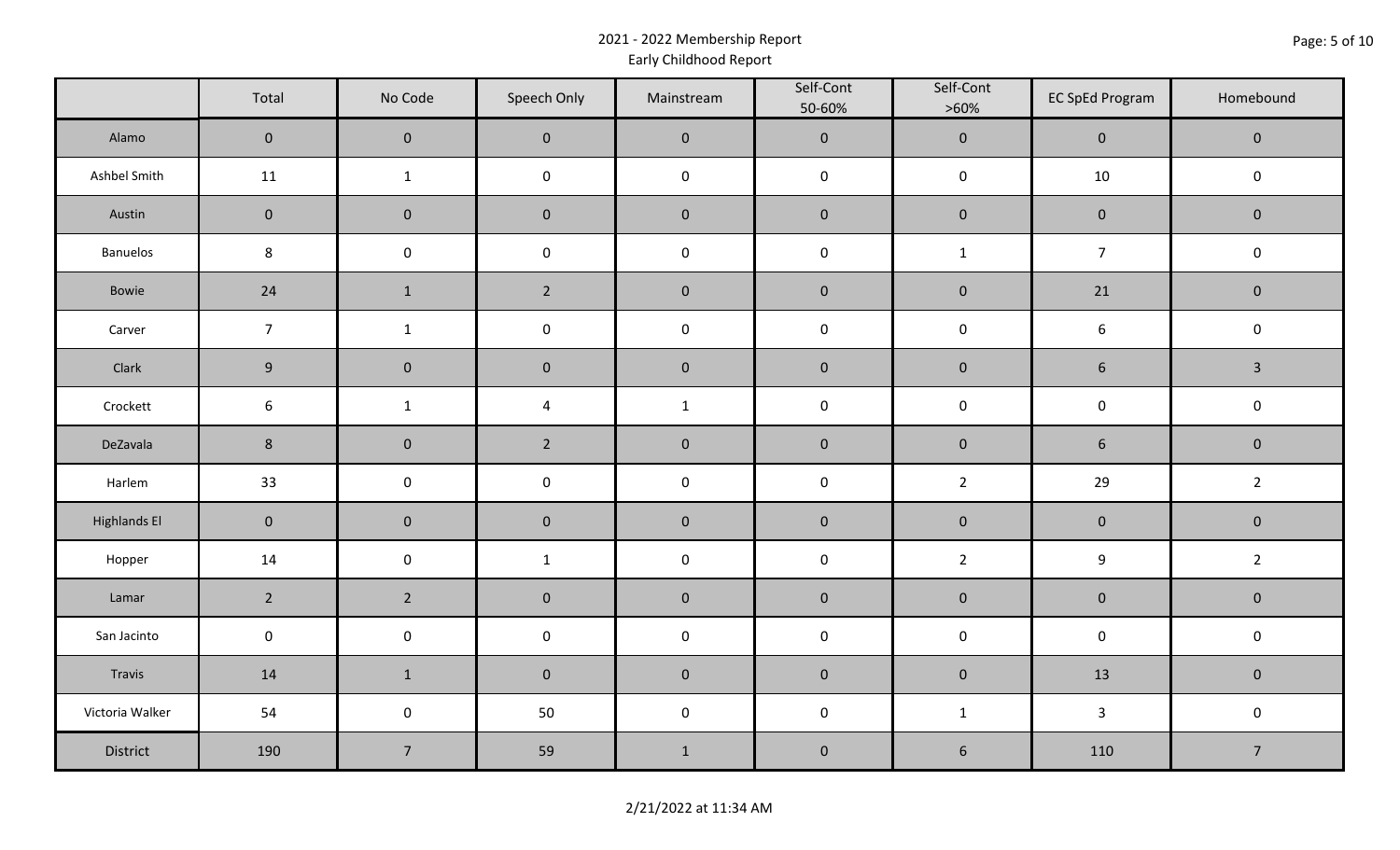# 2021 - 2022 Membership Report Bilingual Report

| Date               |                 | PK                 |             | KG                 |                | $\mathbf{1}$       |                    | $\overline{2}$ |                    | $\overline{3}$ |              |              | $\overline{4}$  |                     | 5 <sup>5</sup>   |                 | <b>Campus Totals</b> |                    |                |                |
|--------------------|-----------------|--------------------|-------------|--------------------|----------------|--------------------|--------------------|----------------|--------------------|----------------|--------------|--------------|-----------------|---------------------|------------------|-----------------|----------------------|--------------------|----------------|----------------|
|                    |                 | Bilingual Bil Gate |             | Bilingual Bil Gate |                | Bilingual Bil Gate | Bilingual Bil Gate |                | Bilingual Bil Gate |                | <b>NAC</b>   | Bilingual    | <b>Bil Gate</b> | <b>NAC</b>          | <b>Bilingual</b> | <b>Bil Gate</b> | <b>NAC</b>           | Bilingual Bil Gate |                | <b>NAC</b>     |
| Alamo              | 22              | $\mathbf 0$        | 46          | $\mathbf 0$        | $\mathbf 0$    | 0                  | 32                 | $\mathbf{1}$   | 27                 | 3              | 8            | 36           | $\mathbf{3}$    | 13                  | 42               | $\mathbf{1}$    | 17                   | 205                | 8              | 38             |
| Ashbel<br>Smith    | 32              | $\mathbf{0}$       | 22          | $\mathbf 0$        | $\mathbf{1}$   | $\mathbf 0$        | 26                 | $\overline{0}$ | 24                 | $\mathbf 0$    | 13           | 31           | $\mathbf 0$     | 17                  | 23               | $\mathbf{0}$    | 51                   | 159                | $\mathbf{0}$   | $\mathbf 0$    |
| Austin             | 30              | $\mathbf 0$        | 36          | $\mathsf 0$        | $\mathbf{1}$   | $\mathbf 0$        | 27                 | $\mathbf 0$    | 28                 | $\mathbf 0$    | 17           | 37           | $\mathbf 0$     | 51                  | 35               | $\mathbf 0$     | $\mathbf 0$          | 194                | $\mathbf 0$    | 0              |
| <b>Banuelos</b>    | 17              | $\mathbf 0$        | 20          | $\mathbf 0$        | 21             | $\mathbf{0}$       | 34                 | $\overline{0}$ | 21                 | $\mathbf 0$    | 51           | 22           | $\overline{0}$  | $\mathbf{0}$        | 21               | $\overline{0}$  | $\mathbf{0}$         | 156                | $\mathbf{0}$   | $\mathbf 0$    |
| Bowie              | 20              | $\mathbf 0$        | 17          | $\mathbf 0$        | 0              | 0                  | 19                 | $\mathbf 0$    | 23                 | $\mathbf 0$    | $\mathbf 0$  | 26           | $\mathbf 0$     | $\mathbf 0$         | 20               | $\mathbf 0$     | $\mathbf 0$          | 125                | $\mathbf 0$    | 0              |
| Carver             | 15              | $\mathbf 0$        | 33          | $\overline{0}$     | 34             | $\mathbf{0}$       | 38                 | $\overline{0}$ | 24                 | $\mathbf 0$    | $\mathbf 0$  | 19           | $\overline{0}$  | $\overline{0}$      | 20               | $\overline{0}$  | $\mathbf{0}$         | 183                | $\overline{0}$ | $\mathbf 0$    |
| Clark              | $\mathbf 0$     | $\mathbf 0$        | $\mathbf 0$ | $\mathsf 0$        | 0              | $\mathbf{0}$       | $\mathbf{0}$       | $\mathbf{0}$   | $\boldsymbol{0}$   | $\mathbf 0$    | $\mathbf 0$  | $\mathbf{0}$ | $\mathsf 0$     | $\mathbf 0$         | $\mathbf 0$      | $\mathbf 0$     | $\mathbf 0$          | $\mathbf 0$        | $\mathbf 0$    | 0              |
| Crockett           | 21              | $\mathbf{0}$       | 29          | $\mathbf 0$        | $\mathbf{0}$   | $\mathbf{0}$       | 18                 | $\overline{0}$ | 23                 | $\mathbf 0$    | $\mathbf{0}$ | 8            | $\overline{0}$  | $\overline{0}$      | 26               | $\Omega$        | $\overline{0}$       | 125                | $\mathbf{0}$   | $\mathbf{0}$   |
| DeZavala           | $\mathbf 0$     | $\mathbf 0$        | 17          | $\mathbf 0$        | 0              | $\mathbf 0$        | 18                 | $\mathbf 0$    | 13                 | $\mathbf 0$    | $\mathbf 0$  | 21           | $\mathbf 0$     | $\mathbf 0$         | 18               | $\mathbf 0$     | $\mathbf 0$          | 87                 | 0              | $\mathsf{O}$   |
| Harlem             | 21              | $\mathbf{0}$       | 39          | $\mathbf 0$        | 35             | $\mathbf{0}$       | 39                 | $\overline{0}$ | 23                 | $\mathbf 0$    | $\mathbf 0$  | 18           | $\overline{0}$  | $\mathbf{0}$        | 21               | $\mathbf{0}$    | $\overline{0}$       | 196                | $\mathbf 0$    | $\mathbf{0}$   |
| Highlands<br>EI    |                 |                    |             |                    |                |                    | 39                 | $\mathbf 0$    | 38                 | $\mathbf 0$    | $\mathbf 0$  | 43           | $\mathbf 0$     | $\mathsf{O}\xspace$ | 39               | $\mathbf 0$     | $\mathbf 0$          | 159                | $\mathbf 0$    | 0              |
| Hopper             | 30 <sup>°</sup> | $\mathbf{0}$       | 42          | $\overline{0}$     | $\overline{2}$ | $\mathbf 0$        |                    |                |                    |                |              |              |                 |                     |                  |                 |                      | 74                 | $\mathbf{0}$   | $\overline{0}$ |
| Lamar              | 15              | $\mathbf 0$        | 30          | $\mathbf 0$        | $\mathbf 0$    | $\mathbf 0$        | 28                 | $\mathbf 0$    | 24                 | $\mathbf 0$    | $\mathbf 0$  | 28           | $\mathbf 0$     | $\mathbf 0$         | 28               | $\mathbf 0$     | $\mathbf 0$          | 153                | $\mathbf 0$    | 0              |
| San Jacinto        | 16              | $\mathbf{0}$       | 22          | $\overline{0}$     | $\mathbf{0}$   | $\mathbf{0}$       | 13                 | $\overline{0}$ | 18                 | $\overline{0}$ | $\mathbf{0}$ | 17           | $\overline{0}$  | $\overline{0}$      | 25               | $\overline{0}$  | $\overline{0}$       | 111                | $\mathbf 0$    | $\mathbf 0$    |
| Travis             | 16              | $\mathbf 0$        | 22          | $\mathbf 0$        | $\mathbf 0$    | $\mathbf 0$        | 16                 | $\mathbf 0$    | 20                 | $\mathbf 0$    | $\mathbf 0$  | 25           | $\mathbf 0$     | $\mathbf 0$         | 27               | $\mathbf 0$     | $\mathbf 0$          | 126                | $\mathbf 0$    | 0              |
| Victoria<br>Walker | 8               | $\mathbf 0$        | 16          | $\overline{0}$     | $\mathbf{1}$   | $\mathbf 0$        | 17                 | $\overline{0}$ | 21                 | $\mathbf 0$    | $\mathbf{0}$ | 22           | $\overline{0}$  | $\overline{0}$      | 14               | $\mathbf{0}$    | $\overline{0}$       | 99                 | $\mathbf{0}$   | $\mathbf{0}$   |
| Total              | 263             | $\mathbf 0$        | 391         | $\mathbf 0$        | 95             | $\mathbf 0$        | 364                | $\mathbf{1}$   | 327                | 3              | 89           | 353          | $\mathbf{3}$    | 81                  | 359              | $\mathbf{1}$    | 68                   | 2152               | 8              | 38             |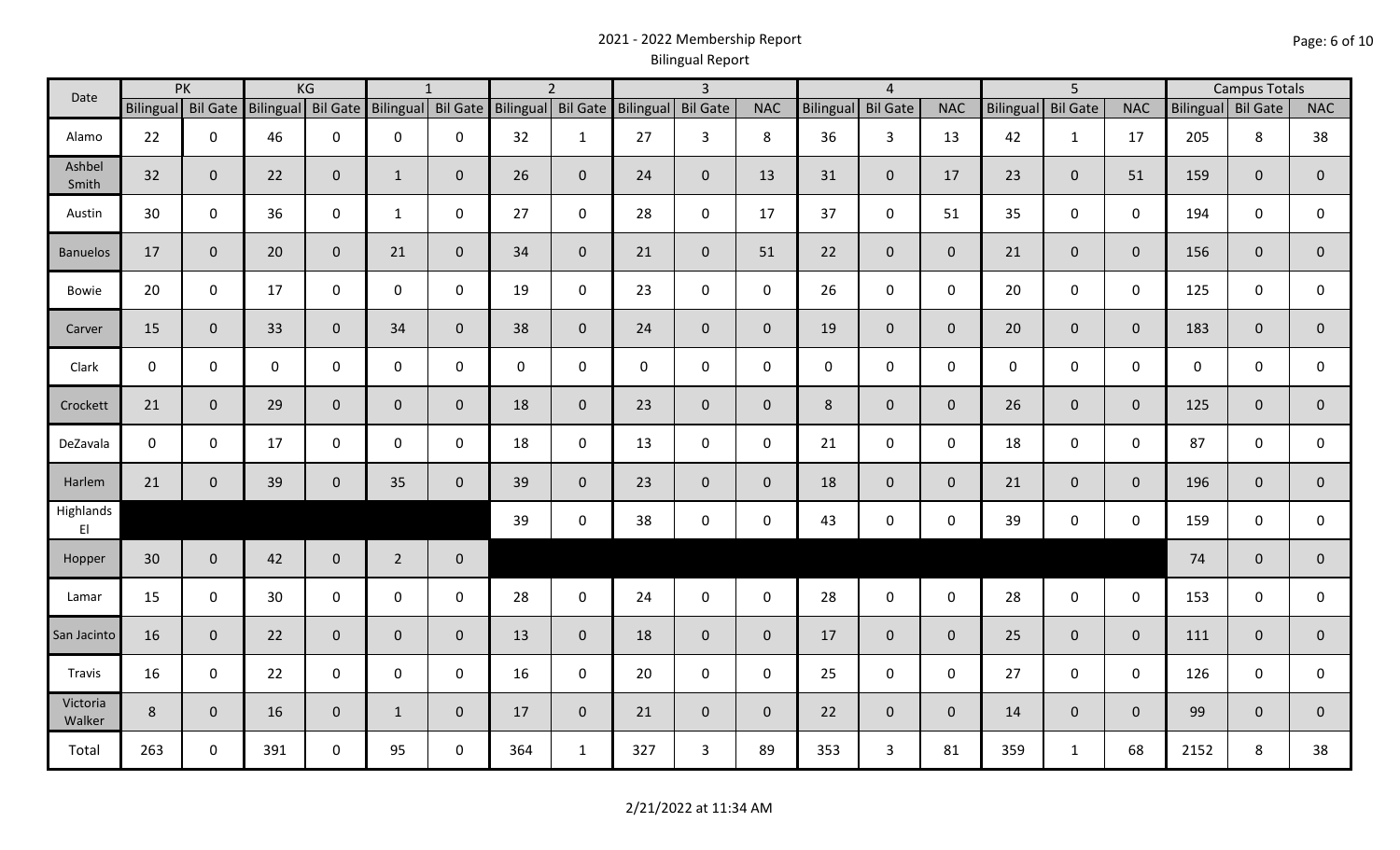# 2021 - 2022 Membership Report GATE Report

| Date                |                     | PK              |                | KG                  |                | $\overline{1}$      |                 | $\overline{2}$      |                | $\overline{3}$  |                 | $\overline{4}$  |                | $\overline{5}$      |                | <b>Campus Totals</b> |
|---------------------|---------------------|-----------------|----------------|---------------------|----------------|---------------------|-----------------|---------------------|----------------|-----------------|-----------------|-----------------|----------------|---------------------|----------------|----------------------|
|                     | <b>GATE</b>         | <b>Bil GATE</b> | <b>GATE</b>    | <b>Bil GATE</b>     | <b>GATE</b>    | <b>Bil GATE</b>     | <b>GATE</b>     | <b>Bil GATE</b>     | <b>GATE</b>    | <b>Bil GATE</b> | <b>GATE</b>     | <b>Bil GATE</b> | <b>GATE</b>    | <b>Bil GATE</b>     | <b>GATE</b>    | <b>Bil GATE</b>      |
| Alamo               | $\mathbf 0$         | $\mathbf 0$     | $\mathbf 0$    | $\mathbf 0$         | $\mathbf{3}$   | $\mathbf 0$         | 5               | $\mathbf{1}$        | 10             | 3               | 9               | $\mathbf{3}$    | 12             | $\mathbf{1}$        | 39             | $\,8\,$              |
| <b>Ashbel Smith</b> | $\mathbf 0$         | $\mathbf 0$     | $\mathbf{0}$   | $\overline{0}$      | $\mathbf{3}$   | $\pmb{0}$           | $\overline{2}$  | $\mathbf{1}$        | 8              | $\mathbf{1}$    | $6\overline{6}$ | $2^{\circ}$     | 5 <sup>1</sup> | $\overline{2}$      | 24             | 6                    |
| Austin              | $\mathbf 0$         | $\mathbf 0$     | $\mathbf 0$    | $\mathbf 0$         | 9              | $\mathbf 0$         | 14              | $\overline{a}$      | 20             | $\mathbf 0$     | 15              | $\mathbf 0$     | 31             | $\mathbf 0$         | 89             | $\overline{a}$       |
| <b>Banuelos</b>     | $\mathbf 0$         | $\mathbf{0}$    | $\overline{0}$ | $\overline{0}$      | 9              | $\mathbf 0$         | 10              | $\mathbf{1}$        | 16             | $\mathbf{0}$    | 14              | $\overline{0}$  | 18             | $\mathbf 0$         | 67             | $\mathbf{1}$         |
| Bowie               | $\mathsf 0$         | $\mathbf 0$     | $\mathbf 0$    | $\mathsf{O}$        | $\overline{2}$ | $\mathsf 0$         | $\mathbf{3}$    | $2^{\circ}$         | $\overline{4}$ | $\mathbf 0$     | $\overline{2}$  | $\mathbf 0$     | 19             | $\mathsf{O}\xspace$ | 30             | $\overline{2}$       |
| Carver              | $\mathbf 0$         | $\mathbf 0$     | $\mathbf{0}$   | $\mathsf{O}\xspace$ | $\overline{3}$ | $\mathsf{O}\xspace$ | 9               | $\mathsf{O}\xspace$ | $\mathbf{1}$   | $\mathbf 0$     | $\mathbf{1}$    | $\mathbf{1}$    | $\overline{3}$ | $\mathsf{O}\xspace$ | $17\,$         | $\mathbf{1}$         |
| Clark               | $\mathbf 0$         | $\mathsf{O}$    | $\mathsf{O}$   | $\mathbf 0$         | $\overline{7}$ | $\mathbf 0$         | 11              | $\mathsf{O}\xspace$ | 22             | $\mathbf 0$     | 17              | $\mathbf 0$     | 15             | $\mathsf{O}\xspace$ | 72             | $\mathbf 0$          |
| Crockett            | $\mathbf 0$         | $\mathbf{0}$    | $\mathbf 0$    | $\overline{0}$      | $\overline{2}$ | $\pmb{0}$           | $7\overline{ }$ | $\overline{0}$      | 16             | $\overline{0}$  | 10              | $\overline{0}$  | 16             | $\pmb{0}$           | 51             | $\mathbf 0$          |
| DeZavala            | $\mathbf 0$         | $\mathbf 0$     | $\mathsf{O}$   | $\mathbf 0$         | $\mathbf{1}$   | $\mathsf 0$         | 5               | $\mathbf{1}$        | $\mathbf{3}$   | $\mathbf 0$     | 5               | $\mathbf 0$     | $\overline{7}$ | $\mathsf{O}\xspace$ | 21             | $\mathbf{1}$         |
| Harlem              | $\mathbf 0$         | $\mathbf 0$     | $\overline{0}$ | $\mathbf 0$         | 8              | $\mathbf 0$         | 6               | $\mathbf{0}$        | 5              | $\mathbf 0$     | 8               | $\overline{2}$  | 14             | $\pmb{0}$           | 41             | $\overline{2}$       |
| <b>Highlands El</b> |                     |                 |                |                     |                |                     | 11              | $\pmb{0}$           | 11             | $\mathbf{1}$    | 15              | $\mathbf 0$     | 13             | $\mathsf{O}\xspace$ | 50             | $\mathbf{1}$         |
| Hopper              | $\mathbf 0$         | $\mathbf 0$     | $\overline{0}$ | $\mathbf 0$         | $\overline{4}$ | $\pmb{0}$           |                 |                     |                |                 |                 |                 |                |                     | $\overline{a}$ | $\mathbf 0$          |
| Lamar               | $\mathsf 0$         | $\mathbf 0$     | $\mathbf 0$    | $\mathbf 0$         | $\overline{2}$ | $\mathsf 0$         | $\mathbf{1}$    | $\mathbf{1}$        | 6              | $\mathbf{1}$    | $\mathbf{3}$    | $5\phantom{.}$  | 6              | $\mathsf{O}\xspace$ | 18             | $\overline{7}$       |
| San Jacinto         | $\mathbf 0$         | $\mathbf 0$     | $\overline{0}$ | $\mathbf{0}$        | $\mathbf{1}$   | $\mathbf 0$         | $\mathbf{1}$    | $\mathbf{0}$        | 5              | $\mathbf 0$     | 8               | $\overline{0}$  | $\overline{4}$ | $\mathbf 0$         | 19             | $\mathbf 0$          |
| Travis              | $\mathsf{O}\xspace$ | $\mathsf{O}$    | $\mathbf 0$    | $\mathbf 0$         | 5 <sub>5</sub> | $\mathsf 0$         | 11              | $\mathsf{O}\xspace$ | 14             | $\overline{2}$  | 15              | $\mathbf 0$     | 11             | $\mathsf{O}\xspace$ | 56             | $\overline{2}$       |
| Victoria<br>Walker  | $\mathsf{O}\xspace$ | $\overline{0}$  | $\overline{0}$ | $\mathbf 0$         | $\overline{4}$ | $\mathbf 0$         | $\overline{7}$  | $\mathbf{1}$        | 16             | $\overline{0}$  | 13              | $\overline{0}$  | 15             | $\mathbf 0$         | 55             | $\mathbf{1}$         |
| Total               | $\mathbf 0$         | $\mathbf 0$     | $\mathbf 0$    | $\mathbf 0$         | 63             | $\pmb{0}$           | 103             | 12                  | 157            | 8               | 141             | 13              | 189            | $\overline{3}$      | 653            | 36                   |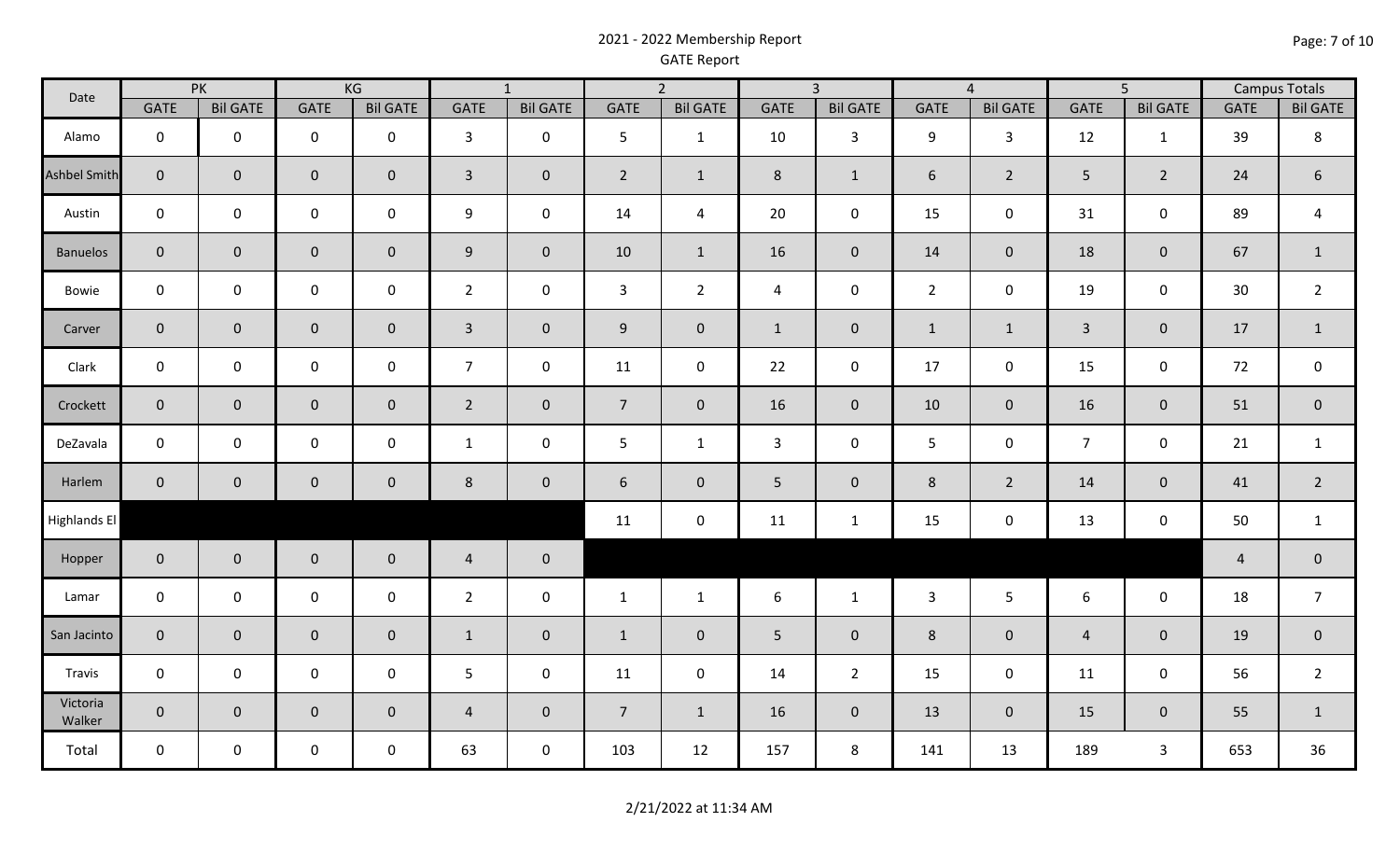## 2021 - 2022 Membership Report SpEd Report

|                     | Speech Only    | Inclusion        | Resource <21%   | Resource<br>21-50% | Self-Cont<br>50-60% | Self-Cont<br>$>60\%$ | <b>EC SpEd Program</b> | Homebound      |
|---------------------|----------------|------------------|-----------------|--------------------|---------------------|----------------------|------------------------|----------------|
|                     | $\mathbf 0$    | 40               | 41              | 42                 | 43                  | 44                   | 45                     | -1             |
| Alamo               | 18             | $9\,$            | 47              | $\overline{3}$     | $\pmb{0}$           | 18                   | $\mathbf{0}$           | $\mathbf{0}$   |
| Ashbel Smith        | 24             | 5                | 27              | 14                 | $\mathbf{1}$        | 19                   | 10                     | $\mathbf 0$    |
| Austin              | 34             | 14               | 57              | $\mathbf{0}$       | $\mathbf{1}$        | 18                   | $\mathbf{0}$           | $\mathbf{0}$   |
| <b>Banuelos</b>     | 37             | 12               | 42              | 4                  | $\mathbf 0$         | $9\,$                | $\overline{7}$         | $\mathbf 0$    |
| Bowie               | 20             | 17               | 50              | $\overline{9}$     | $\mathbf 0$         | 16                   | 24                     | $\pmb{0}$      |
| Carver              | 14             | $\overline{7}$   | $30\,$          | 8                  | $\mathbf{1}$        | 21                   | $\overline{7}$         | $\mathbf{1}$   |
| Clark               | 33             | $\overline{7}$   | 45              | 5                  | $\mathbf{0}$        | 34                   | 9                      | $\overline{3}$ |
| Crockett            | 28             | 18               | 24              | $\overline{2}$     | $\mathbf 0$         | 9                    | $\mathbf 0$            | $\mathbf 0$    |
| DeZavala            | 15             | 11               | 27              | $\overline{3}$     | $1\,$               | $\overline{2}$       | $6\phantom{a}$         | $\mathbf{0}$   |
| Harlem              | 16             | $\overline{3}$   | 56              | $\mathbf 1$        | $\mathbf 0$         | 19                   | 29                     | $\overline{2}$ |
| <b>Highlands El</b> | 16             | 23               | 67              | $\overline{7}$     | $\pmb{0}$           | 16                   | $\mathbf 0$            | $\overline{2}$ |
| Hopper              | 30             | 5                | 8               | $\mathbf 0$        | $\mathbf 0$         | 8                    | $10\,$                 | $\mathbf{3}$   |
| Lamar               | 10             | 12               | $\overline{28}$ | 5                  | $\mathbf 0$         | 19                   | $\mathbf 0$            | $\overline{2}$ |
| San Jacinto         | 26             | 13               | 34              | $\mathbf 1$        | $\mathbf 0$         | $\mathbf 0$          | $\mathbf 0$            | $\mathbf{1}$   |
| Travis              | 38             | 20               | 43              | $\mathbf 1$        | $\mathbf 0$         | 10                   | 13                     | $\mathbf{0}$   |
| Victoria Walker     | 83             | 18               | 38              | $\boldsymbol{6}$   | $\mathsf{O}\xspace$ | 27                   | $5\phantom{.}$         | $\mathbf 0$    |
| <b>BJS</b>          | 5              | 58               | 11              | 13                 | 18                  | $\overline{2}$       | $\mathbf 0$            | $\mathbf 0$    |
| CBJ                 | $\sqrt{4}$     | 58               | $10\,$          | 21                 | 28                  | 19                   | $\mathbf 0$            | $\mathbf{1}$   |
| <b>EFGJS</b>        | $\mathbf 0$    | 53               | $\,8\,$         | 43                 | $\overline{7}$      | 11                   | $\mathbf 0$            | $\overline{3}$ |
| GJS                 | $\overline{2}$ | 55               | 19              | 12                 | 26                  | 26                   | $\mathbf 0$            | $\mathbf 0$    |
| HMJ                 | $\overline{3}$ | 58               | 19              | $24\,$             | 15                  | 23                   | $\mathbf 0$            | $\mathbf 0$    |
| <b>HJS</b>          | $\mathsf{3}$   | 47               | 16              | 27                 | 25                  | 16                   | $\mathbf 0$            | $\overline{2}$ |
| <b>REL</b>          | $\mathbf 0$    | 118              | 35              | 60                 | $\overline{3}$      | 42                   | $\mathbf 0$            | $\mathbf{1}$   |
| <b>RSS</b>          | $\overline{3}$ | 97               | 35              | 55                 | 4                   | 45                   | $\mathbf 0$            | $\overline{2}$ |
| <b>GCM</b>          | $\mathbf 1$    | 117              | 34              | 50                 | $\mathbf 0$         | 30                   | $\pmb{0}$              | $\overline{4}$ |
| Impact              | $\mathbf{1}$   | $\boldsymbol{6}$ | $\mathbf 0$     | $\mathbf 0$        | $\mathbf 0$         | $\mathbf 0$          | $\mathbf 0$            | $\mathbf 0$    |
| <b>Stuart CTHS</b>  | $\mathbf 0$    | 27               | $\mathbf 0$     | $\mathbf 0$        | $\mathbf 0$         | $\mathbf{0}$         | $\mathbf{0}$           | $\mathbf{0}$   |
| PHC                 | $\pmb{0}$      | 11               | $\pmb{0}$       | $\mathbf{1}$       | $\mathbf 0$         | $\mathbf 0$          | $\mathbf 0$            | $\mathbf 0$    |
| Point               | $\mathbf{1}$   | $\mathbf 0$      | $\mathbf 0$     | $\mathbf 0$        | $\mathbf 0$         | $\mathbf{0}$         | $\mathbf{0}$           | $\mathbf{0}$   |
| Elementary          | 442            | 194              | 623             | 69                 | 4                   | 245                  | 120                    | 14             |
| Secondary           | 23             | 705              | 187             | 306                | 126                 | 214                  | $\mathbf 0$            | 13             |
| District            | 465            | 899              | 810             | 375                | 130                 | 459                  | 120                    | 27             |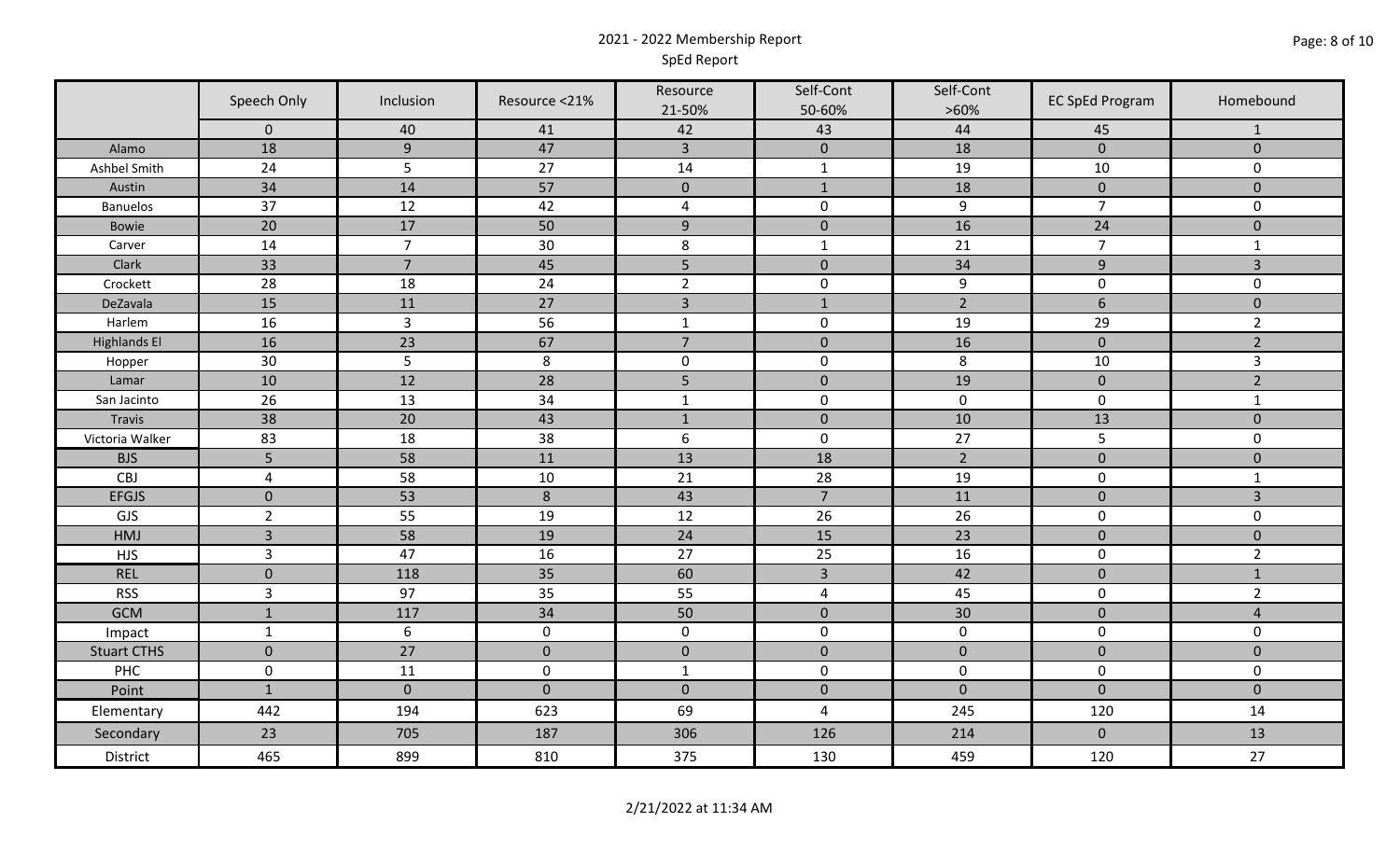# 2021 - 2022 Membership Report Special Programs

|                     | At-Risk | SpEd           | GT              | LEP             | Migrant        | <b>Econ Dis</b> | Dyslexia       | 504  |
|---------------------|---------|----------------|-----------------|-----------------|----------------|-----------------|----------------|------|
| Alamo               | 527     | 95             | 47              | 264             | $\mathbf{1}$   | 571             | 42             | 39   |
| Ashbel Smith        | 441     | 100            | 30 <sup>°</sup> | 244             | $\overline{2}$ | 554             | 38             | 23   |
| Austin              | 421     | 125            | 93              | 271             | $\overline{7}$ | 547             | 56             | 40   |
| <b>Banuelos</b>     | 598     | 112            | 68              | 209             | $\overline{3}$ | 615             | 45             | 46   |
| Bowie               | 511     | 137            | 32              | 179             | $\overline{7}$ | 564             | 39             | 23   |
| Carver              | 410     | 90             | 18              | 171             | $\overline{7}$ | 579             | 24             | 22   |
| Clark               | 299     | 136            | 72              | 42              | $\overline{2}$ | 449             | 37             | 56   |
| Crockett            | 389     | 84             | 51              | 210             | 10             | 499             | 36             | 34   |
| DeZavala            | 339     | 66             | 22              | 134             | $\mathbf{3}$   | 564             | 29             | 24   |
| Harlem              | 413     | 128            | 43              | 205             | $\overline{2}$ | 612             | 41             | 32   |
| <b>Highlands El</b> | 453     | 132            | 51              | 202             | $\overline{2}$ | 567             | 79             | 66   |
| Hopper              | 264     | 64             | $\overline{4}$  | 129             | $\mathbf 0$    | 373             | $\overline{4}$ | 11   |
| Lamar               | 420     | 76             | 25              | 206             | 5              | 522             | 31             | 36   |
| San Jacinto         | 312     | 76             | 19              | 167             | $\mathbf 0$    | 359             | 31             | 22   |
| Travis              | 543     | 125            | 58              | 216             | $\mathbf{1}$   | 690             | 36             | 35   |
| Victoria Walker     | 513     | 178            | 56              | 197             | 5              | 511             | 44             | 51   |
| <b>BJS</b>          | 492     | 108            | 55              | 160             | $2^{\circ}$    | 623             | 66             | 78   |
| CBJ                 | 553     | 142            | 90              | 187             | $\mathbf{1}$   | 668             | 67             | 88   |
| <b>EFGJS</b>        | 508     | 126            | 129             | 116             | $\bf 8$        | 581             | 62             | 92   |
| <b>GJS</b>          | 520     | 141            | 111             | 137             | $\,8\,$        | 598             | 79             | 107  |
| HMJ                 | 503     | 143            | 53              | 240             | 11             | 716             | 56             | 70   |
| <b>HJS</b>          | 596     | 139            | 81              | 196             | $\overline{7}$ | 769             | 71             | 114  |
| <b>REL</b>          | 950     | 270            | 96              | 260             | 11             | 1330            | 125            | 212  |
| <b>RSS</b>          | 785     | 249            | 187             | 233             | 13             | 1247            | 123            | 238  |
| GCM                 | 846     | 238            | 186             | 218             | 18             | 1352            | 110            | 203  |
| Impact              | 121     | 7 <sup>7</sup> | 70              | $6\overline{6}$ | $\overline{4}$ | 252             | 15             | 22   |
| <b>Stuart CTHS</b>  | 211     | 27             | 30              | 53              | $6\,$          | 283             | 30             | 60   |
| <b>PHC</b>          | 147     | 12             | $\mathbf{1}$    | 25              | $\overline{2}$ | 122             | 19             | 37   |
| Point               | 107     | 17             | $\overline{4}$  | 18              | $\mathbf 0$    | 84              | 11             | 15   |
| Elementary          | 6853    | 1724           | 689             | 3046            | 57             | 8576            | 612            | 560  |
| Secondary           | 6339    | 1619           | 1093            | 1849            | 91             | 8625            | 834            | 1336 |
| <b>District</b>     | 13192   | 3343           | 1782            | 4895            | 148            | 17201           | 1446           | 1896 |